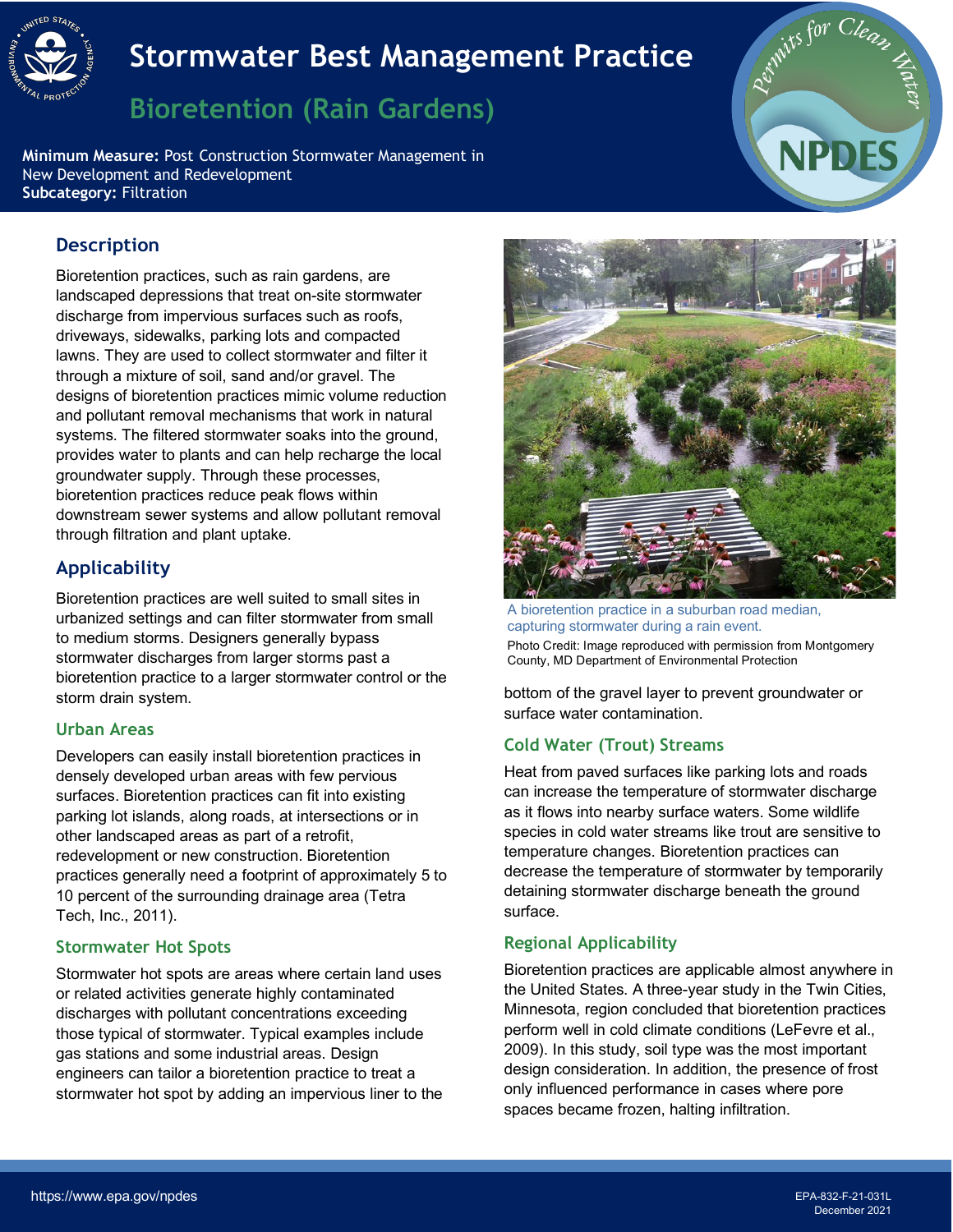was similar to that of other wetter climates. In arid and semiarid climates, drought-tolerant plants are the best landscaping option for bioretention practices. Houdeshel et al. (2015) evaluated the effectiveness of three bioretention practices in a semiarid climate and concluded that by increasing native vegetation densities or by using gray water to irrigate vegetation during dry periods, nutrient retention performance in this climate

## **Siting Considerations**

Important site conditions to consider when designing bioretention practices include the size of the drainage area, slopes, soil and subsurface conditions, and the depth of the seasonal high groundwater table. Design engineers can incorporate design features that improve the longevity and performance of the bioretention practice while minimizing maintenance.

#### **Drainage Area**

 multiple successive bioretention practices may work Design engineers typically use bioretention practices to treat small drainage areas that are less than 5 acres. When treating areas larger than one-half acre, bioretention practices often use pretreatment systems such as forebays or filter strips to prevent clogging. In addition, it can be difficult to convey flow from a large drainage area to a bioretention practice. In these cases, better than a single large system.

#### **Slope/Topography**

 Parking lots or residential landscaped areas with gentle slopes around 5 percent are ideal for bioretention inflow and outflow to ensure that water can flow through the filtering media in a specified amount of time, typically practices. A design engineer should include sufficient elevation difference between the bioretention practice less than 24-48 hours (design requirements vary by location). Depending on the design variation, the bioretention practice may need 2 to 6 feet of elevation difference to meet this requirement.

#### **Soils**

Design engineers can use bioretention practices with almost any soil type. In soils with poor infiltration rates, adding underdrains allows stormwater to percolate through the media and move downstream. In soils with naturally high infiltration rates, design engineers may exclude underdrains from the plans. In all cases, preliminary design steps should include site-specific soil testing by a qualified professional and should adhere to

 warrant an underdrain. local design standards that specify when conditions

#### **Groundwater**

 groundwater table by a minimum of 2 feet. This Design engineers should separate the bottom layer of a bioretention practice from the seasonal high separation ensures that the groundwater table does not intersect with the bed of the bioretention practice, maintains infiltration rates throughout the system, and prevents possible groundwater contamination from contaminated stormwater. In areas where groundwater contamination is a concern, design engineers should add an impervious liner around the bottom of the bioretention practice. Bioretention practices without underdrains and with high infiltration rates may also help maintain groundwater recharge rates.

## **Design Considerations**

Bioretention practice designs can vary considerably, depending on site constraints or preferences of the design engineer or community. Some consistent design features fall into five basic categories described below: pretreatment, treatment, conveyance, maintenance reduction and landscaping.

#### **Pretreatment**

Bioretention practices that treat large drainage areas greater than one-half acre use pretreatment, which includes design features that settle coarse sediment particles and their associated pollutants. Pretreatment can reduce the maintenance burden and the likelihood that the soil bed will clog over time. Design engineers can use several different mechanisms to provide pretreatment in bioretention practices, including grass channels or filter strips and pea gravel diaphragms. The system directs stormwater to these pretreatment features to reduce flow rates and filter out coarse materials before the stormwater flows into the filter bed. Larger systems often use wet or dry forebays as pretreatment.

#### **Treatment**

 practice's ability to remove pollutants. Design engineers Treatment design features help enhance a bioretention should consider several basic design features to enhance the bioretention practice's pollutant removal:

 1. A footprint whose size is between 5 and 10 percent of the impervious area draining to it (Tetra Tech, Inc., 2011).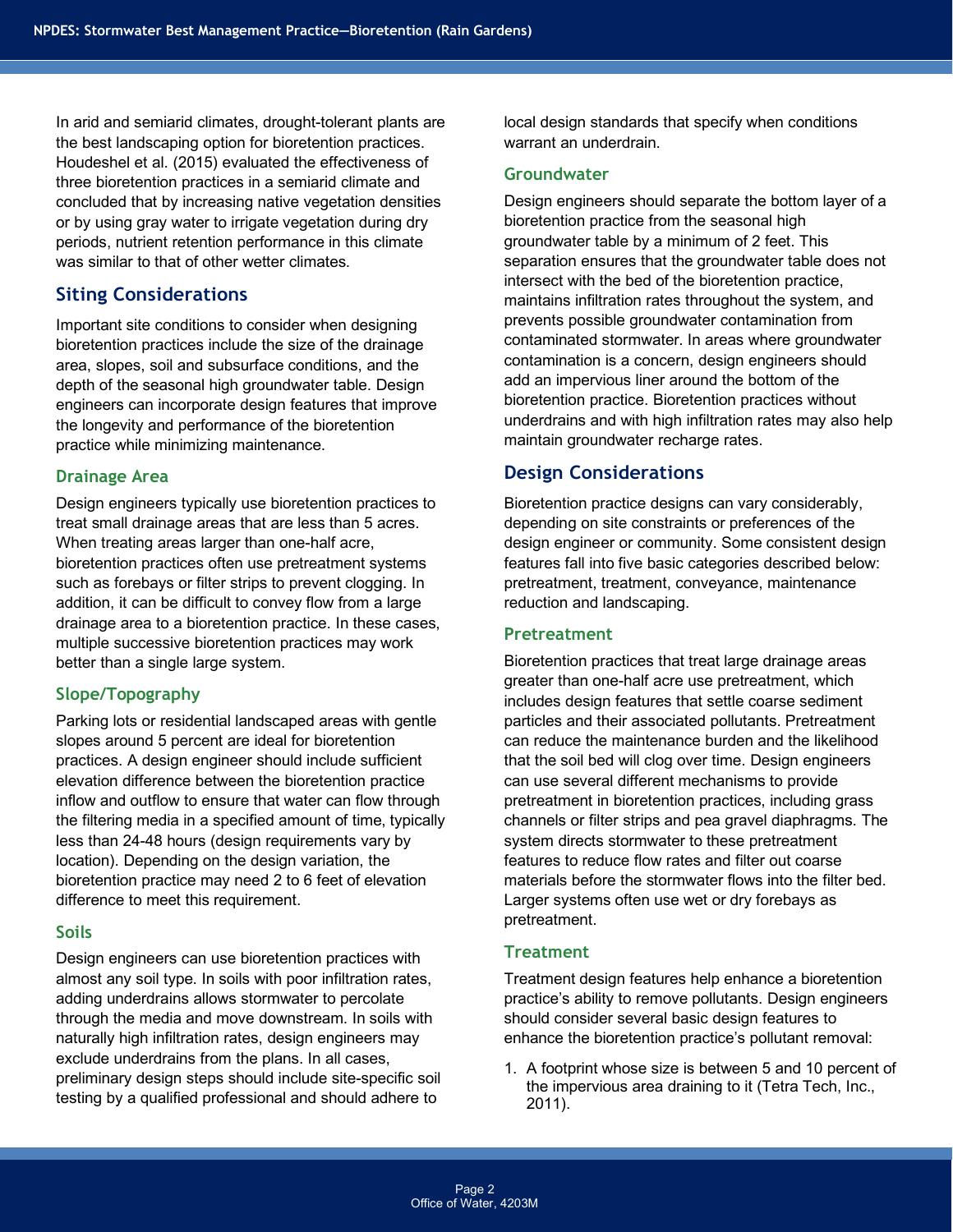- 2. A soil bed that is a sand/soil matrix to serve as plant growing media.
- (typically 6 to 12 inches) above the filter bed. 3. A design to temporarily pond a small amount of water

 bioretention practice effluent. In addition to the standard features above, design engineers may add various media amendments to the soil bed layer to enhance specific pollutant removal performance. For example, a literature review by Hirschman et al. (2017) found that adding iron and aluminum amendments can reduce total phosphorus in

#### **Conveyance**

 Stormwater flow into and through a bioretention practice is a critical component of its design. If surrounding soils include a perforated underdrain system to collect and convey flows that are too large for the system to handle. have low infiltration rates, bioretention practices should convey filtered stormwater to the storm drain system. Design engineers should place the underdrain in a gravel bed at the bottom of the filter bed. Design engineers should also provide an overflow structure to

#### **Landscaping**

 conditions. At the edges, upland species used to dry Landscaping with appropriate plants is vital to the function and aesthetic value of bioretention practices. Using native plants that also provide wildlife habitat provides multiple benefits and can help boost plant survival, given these plants should tolerate the local hydrologic regime. For example, plants on the bottom of the bioretention practice should tolerate both wet and dry conditions can thrive. Finally, it is best to plant a combination of shrubs and herbaceous vegetation where site conditions allow. Design engineers can include trees after considering any overhead or underground infrastructure such as power lines or pipes.

#### **Design Variations**

Design engineers can implement multiple design variations for bioretention practices to serve different objectives. Some variations promote percolation into the native soil and groundwater recharge, while others exclusively focus on filtration. The Minnesota Pollution Control Agency offers examples o[f bioretention design](http://stormwater.pca.state.mn.us/index.php/Types_of_bioretention_basins)  [variations.](http://stormwater.pca.state.mn.us/index.php/Types_of_bioretention_basins) The main differences pertain to the presence or absence of an underdrain, an impermeable liner or an internal water storage chamber. One common design variation is the rain garden, a shallow depression containing a layer for planting media. However, rain

 gardens do not have sand or gravel layers to treat stormwater through infiltration.

#### **Limitations**

Bioretention practices are not suitable for treating large drainage areas. Surface soil layers can clog over time in areas with excessive sediment loadings. Although bioretention practices typically have small footprints, incorporating them into a parking lot design may reduce the number of parking spaces available if the design did not previously include islands. In addition, bioretention practices should leave space between the system and permanent structures, including buildings (with the exception of the bioretention planter box design variation).

Bioretention practices can reduce local flooding but may not provide flood control during extreme storms. They can, however, alleviate the stress on other flood control measures by reducing peak flows and stormwater volumes within their drainage areas.

#### **Maintenance Considerations**

areas. Bioretention practices require landscaping maintenance as well as measures to ensure that the practice is functioning properly. Bioretention practices may initially require more labor for maintenance than a traditional landscaped island, but maintenance needs generally decrease over time. If they contain appropriate vegetation, landscaping maintenance may require fewer resources than traditional landscaped islands in parking

Table 1 below provides a general overview of the typical maintenance activities, frequency and maintenance notes for bioretention practices. Local stormwater manuals often include specific maintenance considerations.

#### **Bioretention Planter Box**

 A *bioretention planter box* can be designed to infiltrate stormwater and act as a bioretention practice. This type of practice is typically a concrete box that contains planting media, sand and gravel layers that promote infiltration. Bioretention planter boxes can be used in rights of way. If used beside buildings, then designers should consider potential impacts of infiltration on building foundations.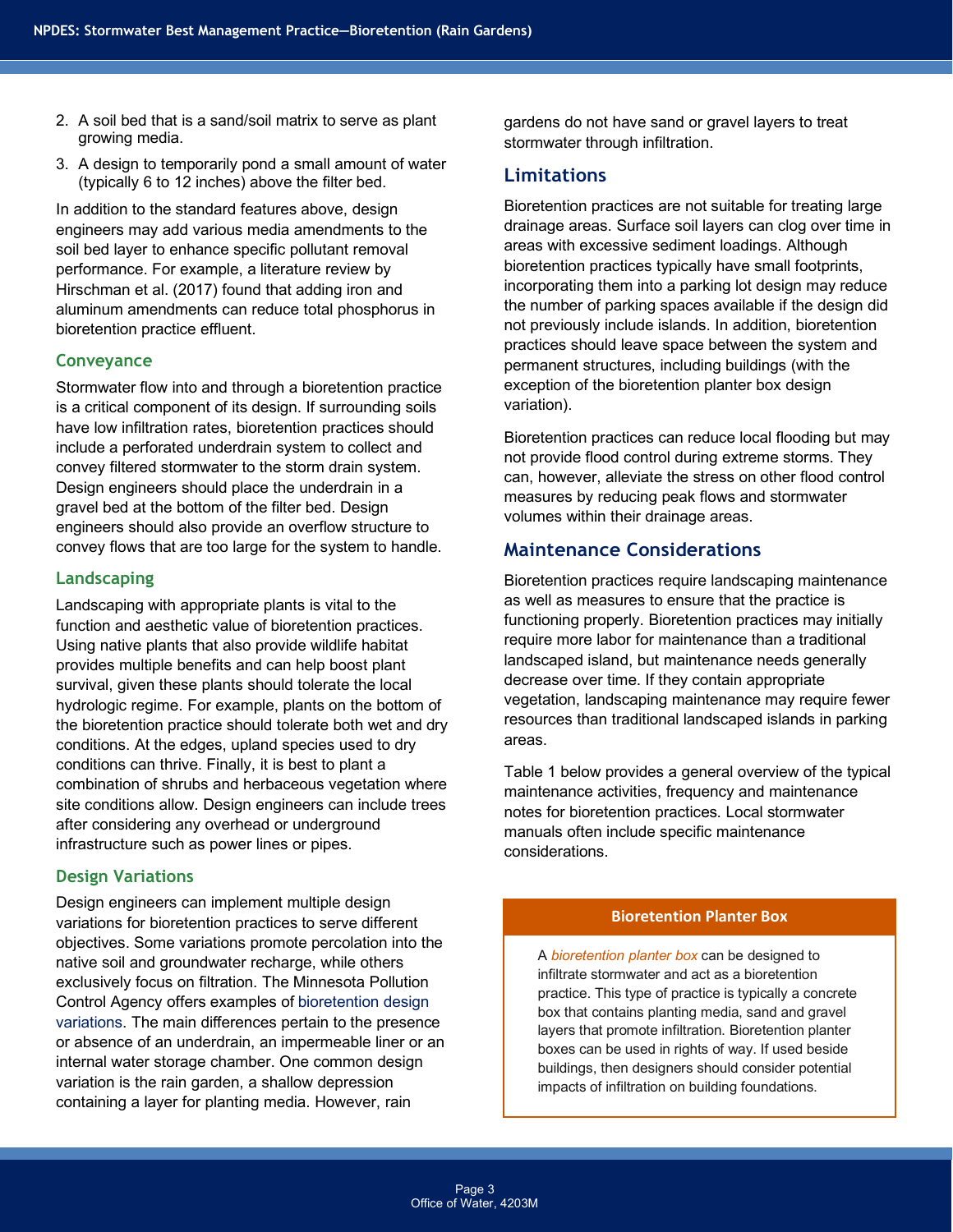**manuals for specific considerations). Table 1. Typical maintenance activities for bioretention practices (consult local stormwater** 

| <b>Activity</b>                                  | <b>Frequency</b>                                                                       | <b>Maintenance Notes</b>                                                                                                                                                                                                |
|--------------------------------------------------|----------------------------------------------------------------------------------------|-------------------------------------------------------------------------------------------------------------------------------------------------------------------------------------------------------------------------|
| Pruning                                          | 1 to 2 times per year                                                                  | Vegetation often grows vigorously during rainy<br>seasons. Prune vegetation to maintain capacity<br>and flow rates.                                                                                                     |
| Mowing                                           | 2 to 12 times per year                                                                 | Frequency depends on location and desired<br>aesthetic appeal. Providing clarity as to the<br>timing is important so that maintenance staff<br>do not include these areas as part of more<br>regular mowing procedures. |
| Watering                                         | Once every 2 to 3 days for first 1 to<br>2 months; sporadically after<br>establishment | If drought conditions exist, plants may need<br>watering after the initial year. Native<br>vegetation may flourish without watering.                                                                                    |
| Fertilization                                    | Once initially                                                                         | One-time spot fertilization for first-year<br>vegetation.                                                                                                                                                               |
| Dead plant removal and<br>replacement            | Once per year                                                                          | Within the first year, 10 percent of plants can<br>die. Survival rates increase with time.<br>Removing dead plants also removes nutrients<br>that would otherwise enter the system.                                     |
| Inlet inspection                                 | Once after first rain of the season,<br>then monthly during the rainy<br>season        | Check for sediment accumulation to ensure<br>that flow into the bioretention practice is as<br>designed.<br>Remove any accumulated sediment.                                                                            |
| Outlet inspection                                | Once after first rain of the season,<br>then monthly during the rainy<br>season        | Check for erosion at the outlet, and remove<br>any accumulated mulch or sediment.                                                                                                                                       |
| Miscellaneous upkeep                             | Once per month                                                                         | Tasks include collecting trash, checking plant<br>health, spot weeding, removing invasive<br>species and removing mulch from the overflow<br>device.                                                                    |
| Replacement of top few<br>inches of filter media | If ponding occurs for more than 48<br>hours                                            | Replace top few inches of filter media.<br>Sediment accumulation reduces the<br>bioretention practice's performance and the<br>facility's ability to drain.                                                             |

Sources: Tetra Tech, Inc., 2011; MDE, 2009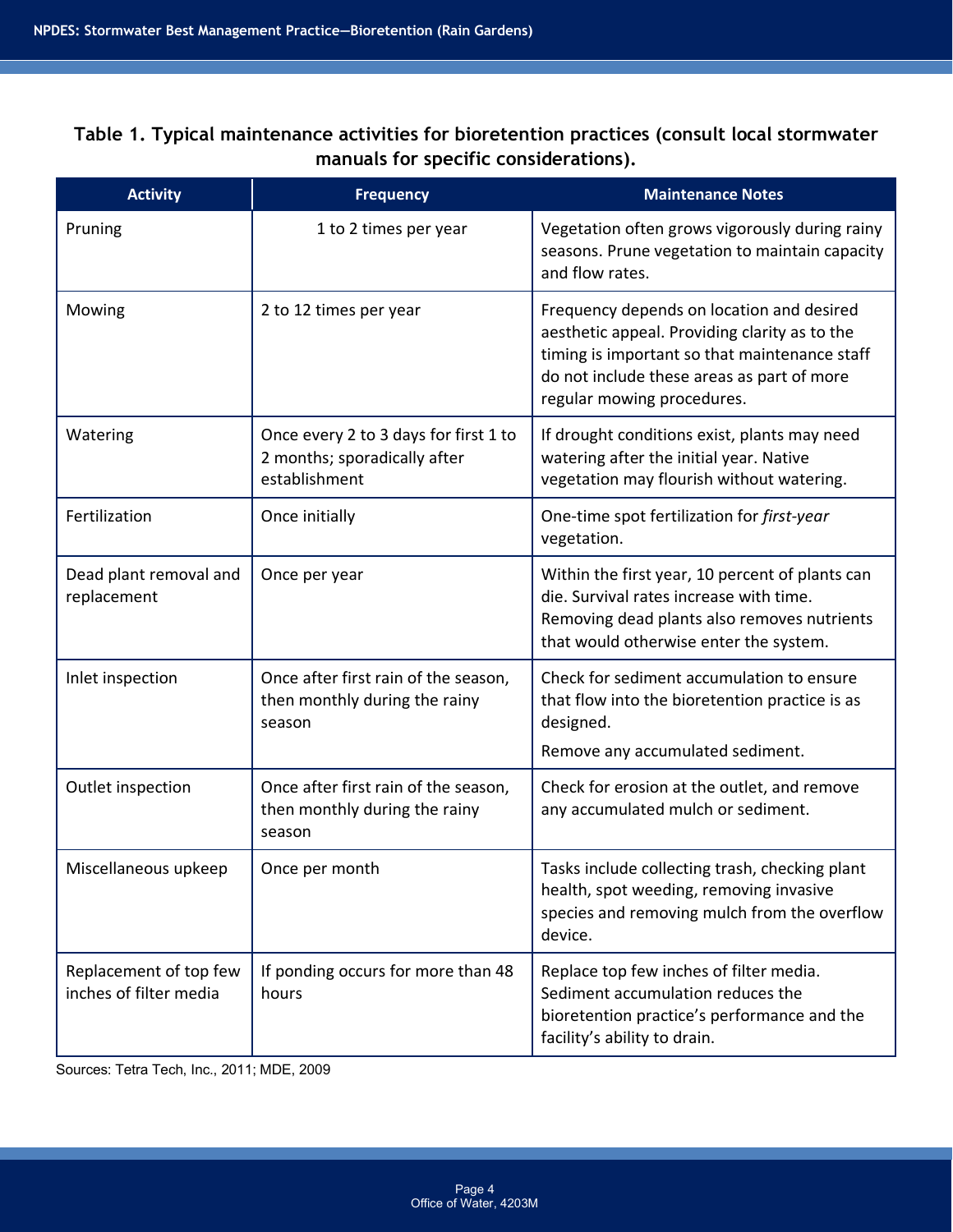## **Effectiveness**

Effective bioretention practices reduce stormwater flows and remove pollutants. Bioretention practices reduce stormwater discharge from smaller-storm events, though they can also remove a limited amount of pollutants from larger events under the right conditions. Like most stormwater treatment systems, bioretention practices by design capture a specific treatment volume associated with local climate conditions. For example, Maryland defined this volume as the stormwater produced from a 1-inch storm event (MDE, 2009). Treatment performance generally diminishes for larger storm events above the design capacity, though these events tend to be less frequent and often make up a small fraction of the total annual rainfall and stormwater discharge to a given location.

Bioretention practices reduce stormwater discharge by enhancing infiltration and evapotranspiration. Infiltration enhancement depends on the design variation. Figure 1

 (right) (Geosyntec Consultants and Wright Water shows the results of an analysis looking at the volume reduction performance of 20 different bioretention practices with underdrains (left) and without underdrains Engineers, Inc., 2012). Both design variations consistently provided volume reduction, though systems without underdrains (right) provided greater volume reduction (as measured by zero-discharge events) due to increased infiltration losses. Systems with underdrains provided an average volume reduction of 56 percent across all measured storm events, while those without underdrains provided an average volume reduction of 89 percent.

These areas enhance evapotranspiration (the sum of evaporation and vegetation transpiration) by providing prolonged storage of stormwater discharge within bioretention media and gravel layers where plant roots have greater access.



 **Figure 1. Discharge volume versus inflow volume for bioretention areas with and without underdrains.** Tile A shows results for 676 monitored events across 14 individual systems with underdrains. Tile B shows results for 1,386 monitored events across six individual systems without underdrains.

 *Source:* Geosyntec Consultants and Wright Water Engineers, Inc. 2012. Reprinted with permission. © Water Environment Research Foundation.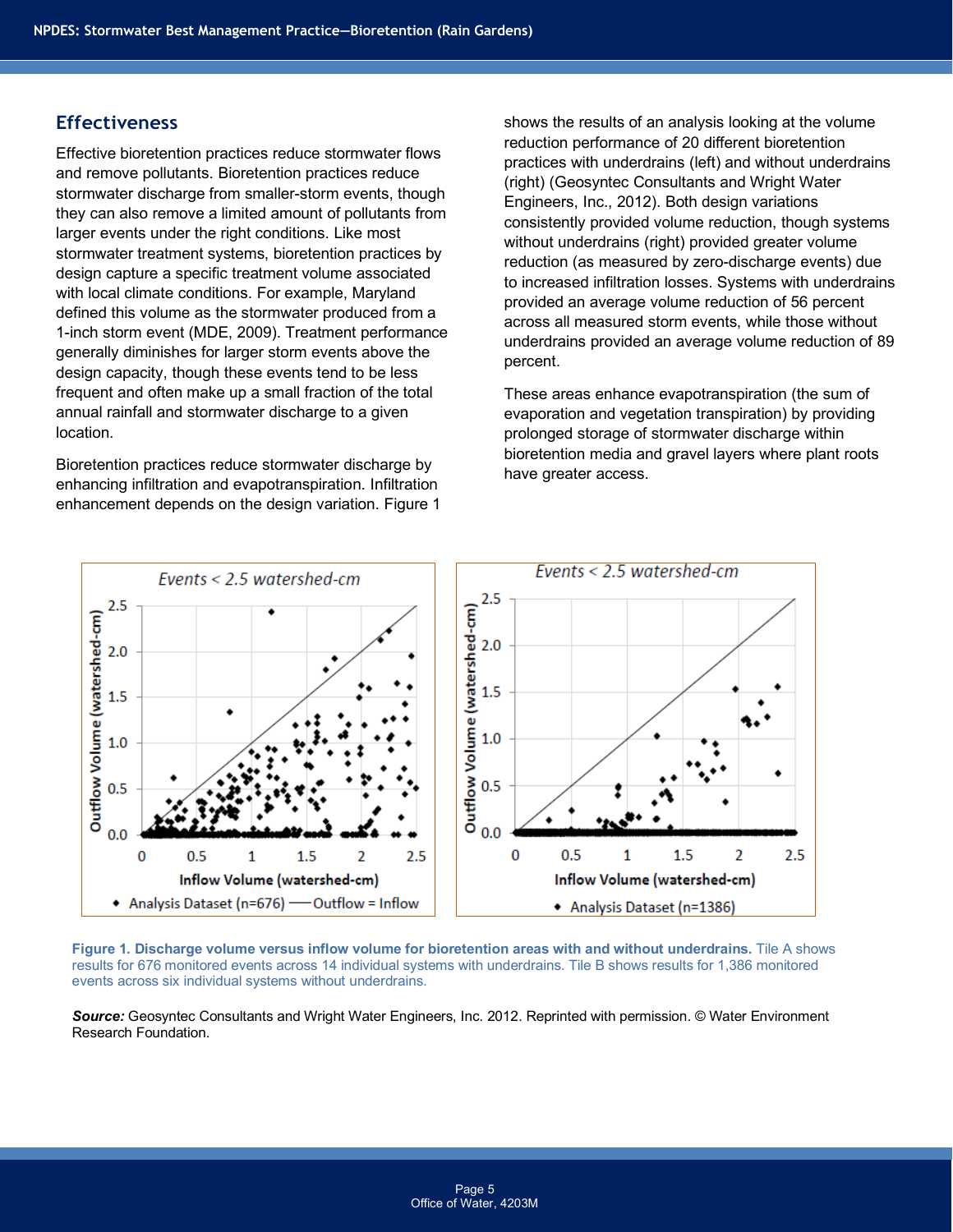and total nitrogen but negative removals for total Pollutant removal performance is more variable and, due to volume losses described above, can be misleading when looking at influent and effluent concentrations. For example, data summaries in the National Pollutant Removal Database (Clary et al., 2017) indicate positive removals for metals, bacteria, total suspended solids phosphorus when measured using concentration. However, to determine actual mass removal performance, analysts should incorporate the volume reduction performance discussed above. For example, in a detailed assessment of a subset of the same National Pollutant Removal Database data, Leisenring et al. (2013) found that bioretention systems with underdrains showed statistically significant removal of total suspended solids but not total nitrogen or total phosphorus.

## **Cost Considerations**

Bioretention practices can vary depending on size, maintenance required and cost of materials. Costs can range from \$50,000 to \$200,000 per acre of impervious surface treated, $1$  with smaller systems being more expensive per acre. In addition, retrofits with complex existing infrastructure may be more expensive than new construction (King and Hagan, 2011).

 practice maintenance costs is that they are often in An important consideration when evaluating bioretention areas that already require landscape maintenance, such

 activities for bioretention practices are similar to as parking lot islands or rights-of-way. Maintenance traditional landscaping and may cost less than typical vegetative cover—such as turfgrass or ornamental vegetation—because they require less watering and less frequent mowing.

 traditional stormwater detention ponds. Like other volume reduction practices, bioretention practices can save costs compared to the use of traditional structural stormwater conveyance systems. For example, the use of bioretention practices can decrease the cost of constructing stormwater conveyance systems and reduce the required size of

#### **Helpful EPA Resources**

- [What is Green Infrastructure?](https://www.epa.gov/green-infrastructure/what-green-infrastructure)
- [What is EPA Doing to Support Green Infrastructure?](https://www.epa.gov/green-infrastructure/what-epa-doing-support-green-infrastructure-0)
- [Green Infrastructure Modeling Tools](https://www.epa.gov/green-infrastructure/green-infrastructure-modeling-tools)
- [Green Infrastructure Design and Implementation](https://www.epa.gov/green-infrastructure/green-infrastructure-design-and-implementation)
- [Green Infrastructure Funding Opportunities](https://www.epa.gov/green-infrastructure/green-infrastructure-funding-opportunities)
- [Tools, Strategies and Lessons Learned from EPA](https://www.epa.gov/green-infrastructure/tools-strategies-and-lessons-learned-epa-green-infrastructure-technical) [Green Infrastructure Technical Assistance Projects](https://www.epa.gov/green-infrastructure/tools-strategies-and-lessons-learned-epa-green-infrastructure-technical)
- **[Manage Flood Risk](https://www.epa.gov/green-infrastructure/manage-flood-risk)**
- [Build Resiliency to Drought](https://www.epa.gov/green-infrastructure/build-resiliency-drought)
- [Green Infrastructure Webcast Series](https://www.epa.gov/green-infrastructure/green-infrastructure-webcast-series)

#### **Additional Information**

 Additional information on related practices and the Phase II MS4 program can be found at [EPA's National Menu of Best Management Practices \(BMPs\) for Stormwater website](https://www.epa.gov/npdes/national-menu-best-management-practices-bmps-stormwater#edu) 

#### **References**

Clary, J., Jones, J., Leisenring, M., Hobson, P., & Strecker. E. (2017). *Final report—International stormwater BMP database: 2016 summary statistics*. Water Environment & Reuse Foundation.

 *practices*. Center for Watershed Protection. Hirschman, D. J., Seipp, B., & Schueler, T. (2017). *Performance enhancing devices for stormwater best management* 

<sup>1</sup> Prices updated to 2019 dollars. Inflation rates obtained from [https://data.bls.gov/cgi-bin/cpicalc.pl.](https://data.bls.gov/cgi-bin/cpicalc.pl) Reference dates for the https://data.bls.gov/cgi-bin/cpicalc.pl. Reference dates for the hte Bureau of Labor Statis

<span id="page-5-0"></span><sup>&</sup>lt;sup>1</sup> Prices updated to 2019 dollars. Inflation rates obtained from